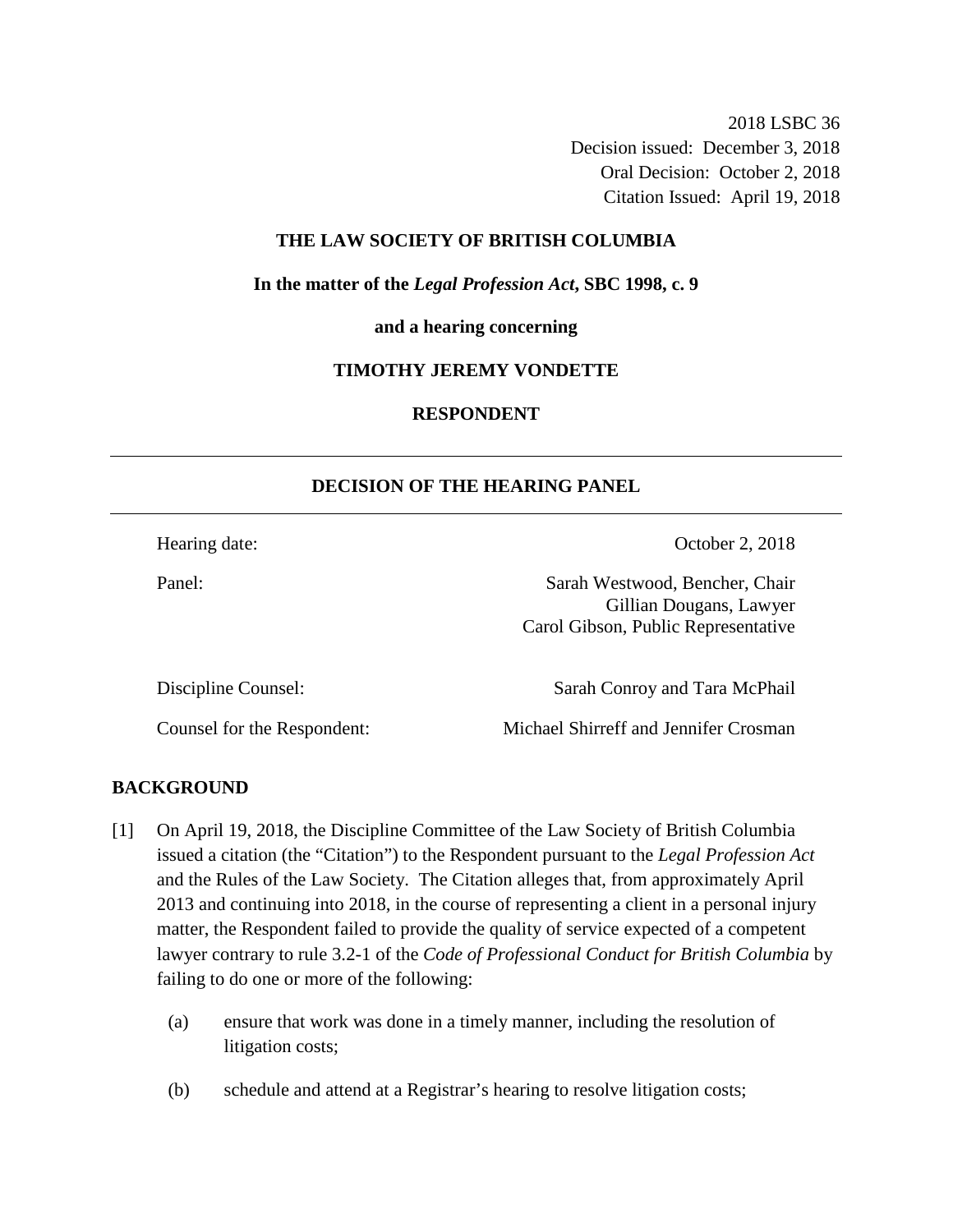- (c) wait until the costs hearing was concluded or until litigation costs had been otherwise resolved before taking legal fees, contrary to your written retainer agreements with your client;
- (d) respond to your client's telephone calls; and
- (e) answer reasonable requests from your client for information.

That conduct was stated to be professional misconduct pursuant to section 38(4) of the *Legal Profession Act*.

- [2] The Respondent admits that he was properly served with the Citation.
- [3] The matter came on for hearing pursuant to Rule 4-30. Under this Rule, the Respondent made a conditional admission of professional misconduct and agreed to proposed disciplinary action with respect to subparagraphs (a), (d) and (e) of the Citation. The Law Society advised the Hearing Panel that it would not proceed on the non-admitted allegations, (b) and (c), and that the parties had agreed to a disposition under Rule 4-30 on that basis.
- [4] Rule 4-30 requires that a hearing panel consider the conditional admission and the proposal and, if the panel finds them acceptable, impose the proposed disciplinary action.
- [5] Rule 4-31 provides that, in considering a proposal under Rule 4-30, a hearing panel may only accept or reject the proposal and related disciplinary action. It is not open to the hearing panel to come to a different conclusion regarding the proposed disciplinary action, to reconsider the citation, or otherwise to vary the proposal approved and recommended by the Discipline Committee.
- [6] At its meeting on September 20, 2018, the Discipline Committee considered and accepted the proposal and instructed Discipline Counsel to recommend the acceptance of the proposal to the hearing panel.
- [7] In this case, the Respondent admitted the allegations set out in subparagraphs (a), (d) and (e) of the Citation that, in summary, he failed to ensure that costs were resolved in a timely way. He also acknowledged that he failed from time to time to respond to his client's telephone calls and that there were times when he should have returned his client's telephone calls and did not do so. The Respondent also admits that this conduct constitutes professional misconduct.
- [8] The Law Society and the Respondent propose that disciplinary action be a fine of \$3,000 plus costs in the amount of \$1,261.25, the total payable in 12 monthly instalments each in the amount of \$355.11, with the first instalment due and payable on November 1, 2018.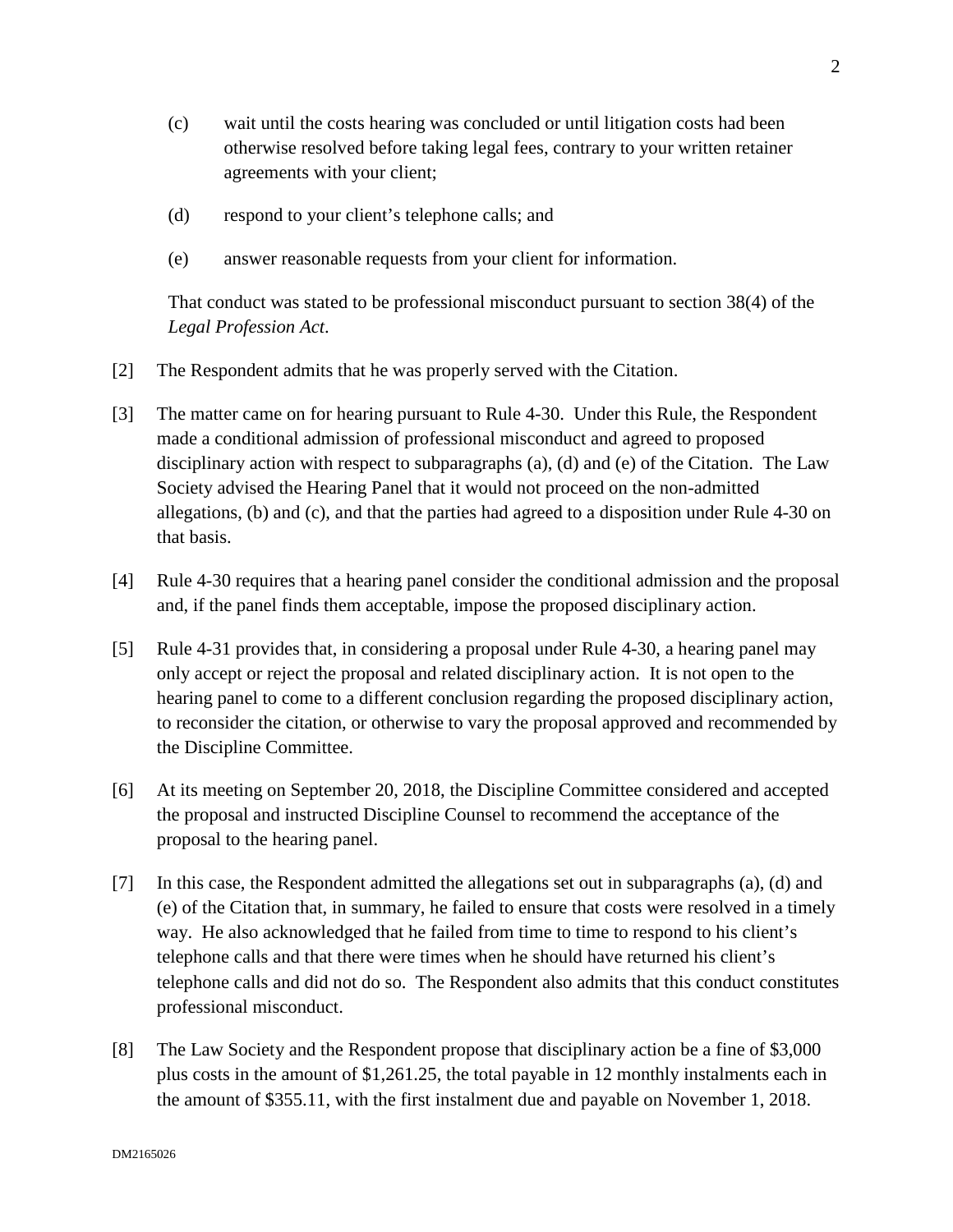This would result in the circumstances summarizing this matter being published pursuant to Rule 4-48, and that publication would identify the Respondent by name.

- [9] At the conclusion of the hearing, the Hearing Panel gave an oral decision that the conduct described in the Agreed Statement of Facts (the "ASF") at issue in this proceeding constitutes professional misconduct. We accepted the proposed specified disciplinary action and ordered a fine in the amount of \$3,000 plus costs in the amount of \$1,261.25, the total payable in 12 monthly instalments each in the amount of \$355.11, with the first instalment being due and payable on November 1, 2018. The Respondent also sought, and the Law Society consented to, an order pursuant to Rule 5-82 in the nature of a "non-disclosure order", such that portions of the exhibits entered in evidence and the transcript of this proceeding, including information with respect to the Respondent's income and law practice, not be disclosed to the public. The Hearing Panel so ordered.
- [10] What follows are our reasons for those decisions.

#### **AGREED STATEMENT OF FACTS**

[11] Below are portions of the ASF that we have anonymized to protect the identity of the Respondent's client and preserve solicitor-client privilege.

#### **Member Background**

- [12] The Respondent was called to the bar and admitted as a member of the Law Society of British Columbia on March 19, 1986.
- [13] The Respondent practises law as a sole practitioner in Vancouver, British Columbia, almost exclusively in the area of plaintiff personal injury claims.

#### **Background Facts**

- [14] The client is also the Complainant in this matter.
- [15] Between November 2010 and February 2011, the Respondent was retained by the Complainant to handle the Complainant's claims with respect to four motor vehicle accidents in three British Columbia Supreme Court actions (the "Actions").
- [16] Before retaining the Respondent, the Complainant had been represented by two previous counsel. At the time of retaining the Respondent, the Defendants had offered the Complainant \$25,000 to resolve three claims and an application had been delivered seeking to have one claim dismissed as being commenced after the expiry of a limitation period.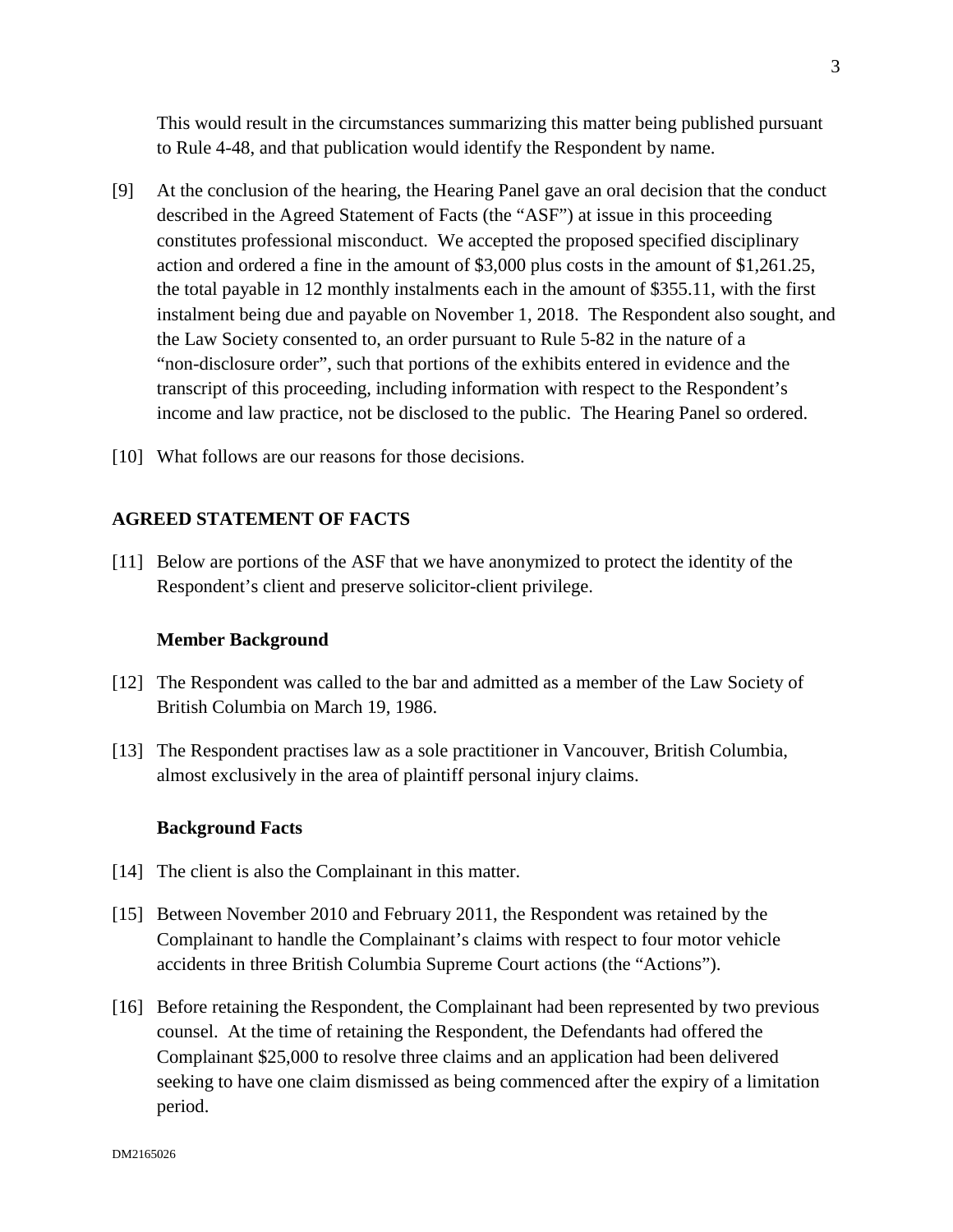- [17] The Actions proceeded to a jury trial and were heard together in March 2013, with the trial spanning a total of 12.5 days. On March 28, 2013, the jury awarded the Complainant damages in the amount of \$328,500. Before trial, the Defendants had delivered a formal offer to settle the Actions for \$60,000, which the Complainant did not accept.
- [18] The damages awarded to the Complainant were later reduced to \$307,159 to account for the Complainant's income loss (the "Damages Award").
- [19] On March 28, 2013, the trial judge also awarded costs to the Respondent on Scale B.
- [20] On July 18, 2013, the Respondent received \$307,159 from ICBC in payment of the Damages Award (the "Funds"), which the Respondent deposited into trust.
- [21] On July 23, 2013, the Respondent disbursed those funds to the Complainant and to the Respondent's law corporation in payment of the Respondent's fees. When it came time to determine the net amount to be paid to the Complainant, the Respondent agreed to reduce his fee to 28% of the total jury award, instead of the 33 1/3% set out in the parties' retainer agreement.
- [22] In June and July of 2013, the Respondent drafted bills of costs and communicated with opposing counsel regarding the outstanding issue of costs and disbursements payable pursuant to the Costs Award (the "Costs Issue").
- [23] On September 20, 2013, the Respondent set down a pre-hearing conference for a costs hearing to deal with the Costs Issue.
- [24] The pre-hearing conference occurred on September 26, 2013, resulting in an order setting out steps to be taken by counsel in respect of a future costs hearing before a Registrar. The date for the future costs hearing was not set down at this time.
- [25] On October 15, 2013, the Respondent received particulars from opposing counsel regarding the matters at issue in relation to the Costs Issue.
- [26] On December 12, 2013, the Respondent sent a letter to opposing counsel enclosing the draft orders after trial.
- [27] In the subsequent years, the Respondent took only limited steps to advance the Costs Issue, one of which included preparing a lengthy affidavit from an expert who had been essential to the Complainant's position at trial. The Respondent, however, did not schedule the Costs Issue for a hearing.
- [28] On January 23, 2017, the Complainant complained to the Law Society because the Respondent had not yet resolved the Costs Issue.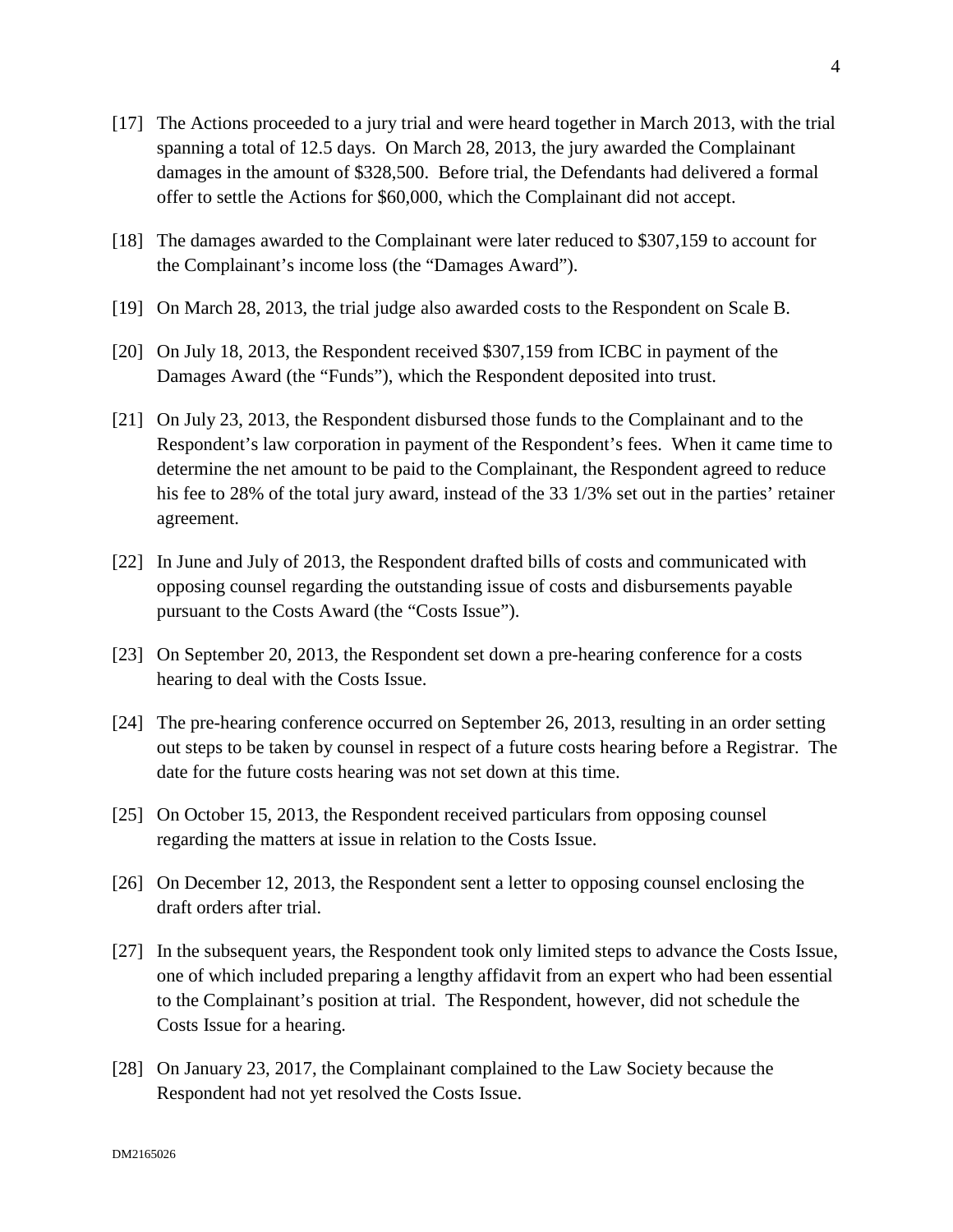- [29] After approximately November 2013 and through December 2016, the Complainant attempted to address matters with the Respondent on multiple occasions by telephone and email and by setting appointments. The Respondent did not respond to any substantive matters. Three times in 2016 the Complainant became confrontational when attempting to discuss the Costs Issue with the Respondent, causing the Respondent to ask him to leave on at least one occasion.
- [30] On March 14, 2017, Law Society staff informed the Respondent about the Complainant's complaint.
- [31] After the Complainant initiated the Law Society complaint, the Respondent took steps to retain more experienced counsel to assist with the finalization of the materials necessary to have the Costs Issue adjudicated by the Registrar. The Respondent then obtained a hearing date for the Costs Issue of April 4, 2018 and finalized his own affidavit in support of the application in February 2018.
- [32] The Defendants in the Actions had originally offered the Complainant \$85,000 as settlement of all taxable costs and disbursements. After the Respondent attended the Registrar's hearing, the court ordered \$120,135.79 for taxable costs and disbursements, of which the Complainant was entitled to receive \$53,751.55. The Respondent provided the Complainant with \$55,500, issuing a final statement of account on April 24, 2018.
- [33] It took the Respondent approximately five years from the date judgment was rendered in the Actions, and over a year from when he was informed of the Complainant's Law Society Complaint, to resolve the Costs Issue.
- [34] The Respondent acknowledged that, between September 2013 and January 2017, he failed from time to time to respond to the Complainant's telephone calls and that there were times when he should have returned the Complainant's telephone calls and did not do so.

# **ISSUE**

[35] The issue in this case is whether the Respondent acted in a manner that constitutes professional misconduct and, if so, whether the proposed disciplinary action is within the acceptable range for this conduct.

## **Discipline Violation – Professional Misconduct**

[36] This Panel accepts the admission of the Respondent that his conduct in respect of allegations (a), (d) and (e) in the Citation constitutes professional misconduct.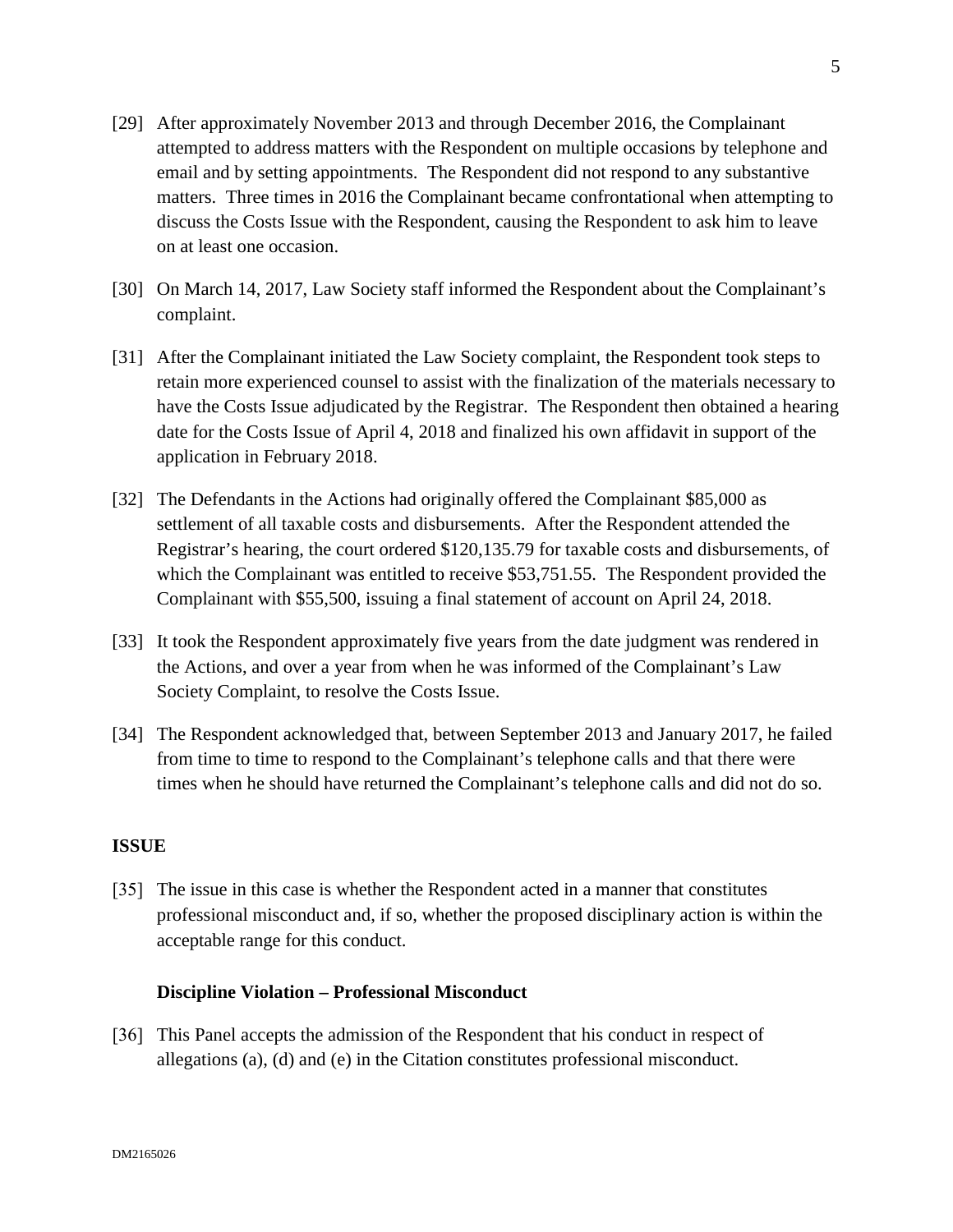- [37] Professional misconduct is not defined in the *Legal Profession Act*, the Law Society Rules, the *Professional Conduct Handbook* or the *Code of Professional Conduct for British Columbia*, but has been considered by Law Society hearing panels in several cases.
- [38] The leading case regarding the issue of professional misconduct is *Law Society of BC v. Martin*, 2005 LSBC 16, in which the hearing panel concluded at paragraph 171 the test is:

…whether the facts as made out disclose a marked departure from that conduct the Law Society expects of its members; if so, it is professional misconduct.

[39] In *Martin,* the panel also commented at paragraph 154:

The real question to be determined is essentially whether the Respondent's behaviour displays culpability which is grounded in a fundamental degree of fault, that is whether it displays gross culpable neglect of his duties as a lawyer.

[40] Following this line of reasoning, the hearing panel at paragraph 35 of *Law Society of BC v. Lyons*, 2008 LSBC 09, set out the factors to consider in determining whether particular conduct rises to the level of professional misconduct, stating:

> In determining whether a particular set of facts constitutes professional misconduct or, alternatively, a breach of the *Act* or the Rules, panels must give weight to a number of factors, including the gravity of the misconduct, its duration, the number of breaches, the presence or absence of *mala fides*, and the harm caused by the respondent's conduct.

- [41] In *Law Society of BC v. Harding*, 2014 LSBC 52, the respondent, amongst other matters, delayed taking any substantive steps to advance his client's action for over four years. Here, the hearing panel gave particular consideration to how to apply the *Lyons* factors when the allegation of professional misconduct arises out of a failure to represent a client in a conscientious, diligent and efficient manner, particularly where the allegations involve delay or lack of activity.
- [42] At paragraph 88, the hearing panel in *Harding* wrote:

… expressing the *Lyons* factors in terms of specifics that apply when the allegation is that professional misconduct arose out of a failure to represent a client in a conscientious, diligent and efficient manner, particularly where the allegations involve delay or lack of activity, we distill the following factors to be considered:

(a) gravity of the misconduct requires a consideration of: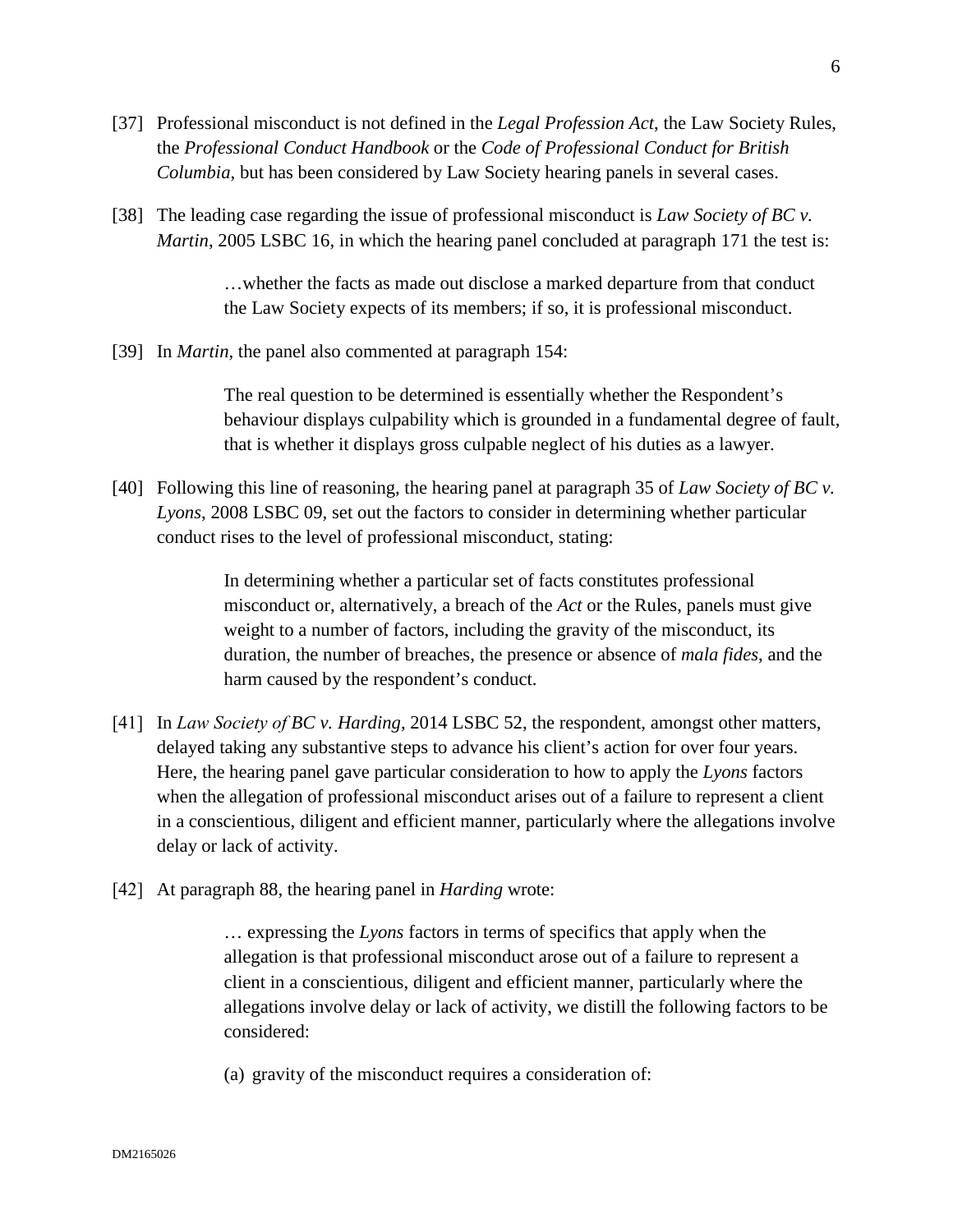- i. the length of the delay or lack of activity;
- ii. whether the delay or lack of activity was coupled with representations to the client about the case that were not true or failing to communicate with the client; and
- iii. the nature of the steps that could or should have been taken to advance the case;
- (b) duration of the misconduct also requires a consideration of the length of the delay or lack of activity;
- (c) the number of breaches takes into account whether the citation is based on a single incident or a series of incidents that should be considered together;
- (d) the presence or absence of *mala fides* requires an assessment of the reasons for the delay or lack of activity; and
- (e) the harm caused by the respondent's conduct requires an assessment of the consequences to the client in not advancing the case.
- [43] With specific reference to the last consideration, the harm caused, the hearing panel in *Harding* commented (at paragraph 128) that "[d]elay in resolution of litigation is a serious issue generally, and the administration of justice suffers when cases are inordinately and inexcusably delayed."
- [44] Accordingly, in applying the *Lyons* and *Harding* considerations to the Respondent's conduct in the instant case, the following is clear:
	- (a) the length of delay of approximately five years in resolving litigation costs;
	- (b) the Respondent's failure, during the period from November 2013 to December 2016, to communicate substantively with his client;
	- (c) the duration of the misconduct, again of approximately five years;
	- (d) the harm caused: the client stated that the delay had an emotional impact on him, and it should be noted that the client was deprived, for the period of the delay, of the costs to which he was entitled, and which he did not receive until 2018.
- [45] In our view, the Respondent's conduct in relation to the factors of delay, the failure to respond, and the harm caused do amount to a marked departure from that conduct the Law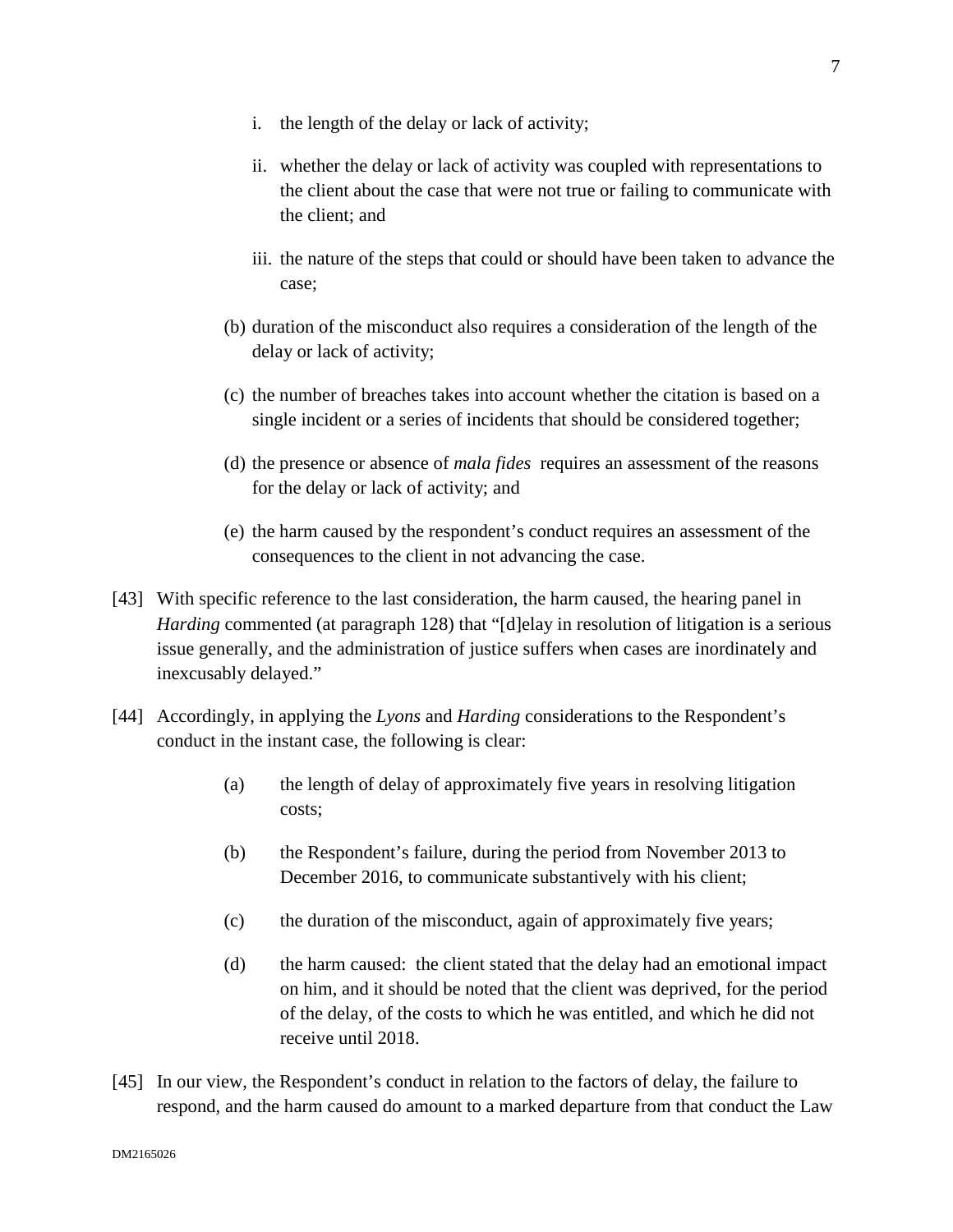Society expects of lawyers, and accordingly, the Respondent's admission of professional misconduct in respect of allegations (a), (d) and (e) in the Citation is appropriate. We accept the admission and find that the Respondent committed professional misconduct in respect of these allegations.

- [46] It is noted that the Law Society is only seeking to proceed on allegations (a), (d) and (e) in the Citation and that, given the Respondent's admission of professional misconduct, the Law Society is not proceeding with allegations (b) and (c).
- [47] Following the recent decision in *Law Society of BC v. Kaminski*, 2018 LSBC 14, we find that the decision not to proceed on allegations (b) and (c) is not a bar to proceeding under Rule 4-30. As in *Kaminski*, Discipline Counsel informed the Hearing Panel that, in recommending the acceptance of the conditional admission and proposed disciplinary action, the Law Society agreed not to proceed with the other allegations in the Citation, which were not admitted by the Respondent. Accordingly, we do not find the omission of allegations (b) and (c) from the Law Society's case to pose a bar to proceeding under Rule 4-30.

#### **Appropriateness of Penalty**

- [48] In considering the Discipline Committee's recommendation regarding the penalty to be imposed, the question faced by this Panel is not whether we would impose the same sanction as is proposed by the parties but, rather, whether this Panel finds the proposal is fair and reasonable in all the circumstances.
- [49] Deference should be given to the recommendation of the Discipline Committee to accept the proposal if the proposed disciplinary action is within the range of a "fair and reasonable disciplinary action in all of the circumstances." As stated in *Law Society of British Columbia v. Rai*, 2011 LSBC 02, at paragraphs 6 through 8:

This proceeding operates (in part) under Rule 4-22 of the Law Society Rules. That provision allows for the Discipline Committee of the Law Society and the Respondent to agree that professional misconduct took place and agree to a specific disciplinary action, including costs. This provision is to facilitate settlements, by providing a degree of certainty. However, the conditional admission provisions have a safeguard. The proposed admission and disciplinary action do not take effect until they are "accepted" by a hearing panel.

This provision exists to protect the public. The Panel must be satisfied that the proposed admission on the substantive matter is appropriate. In most cases, this will not be a problem. The Panel must also be satisfied that the proposed disciplinary action is "acceptable". What does that mean? This Panel believes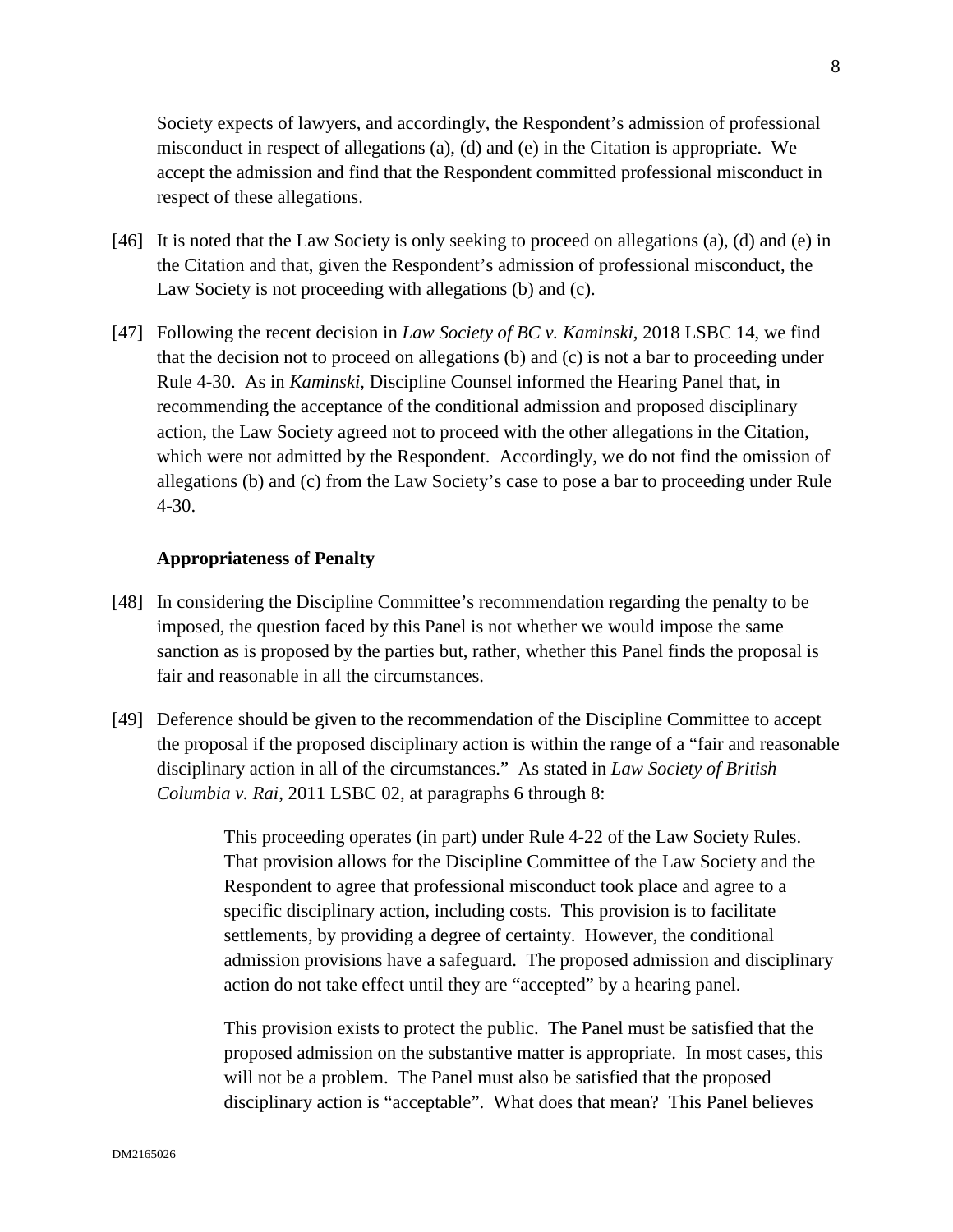that a disciplinary action is acceptable if it is within the range of a fair and reasonable disciplinary action in all the circumstances. The Panel thus has a limited role. The question the Panel has to ask itself is, not whether it would have imposed exactly the same disciplinary action, but rather, "Is the proposed disciplinary action within the range of a fair and reasonable disciplinary action?"

This approach allows the Discipline Committee of the Law Society and the Respondent to craft creative and fair settlements. At the same time, it protects the public by ensuring that the proposed disciplinary action is within the range of fair and reasonable disciplinary actions. In other words, a degree of deference should be given to the parties to craft a disciplinary action. However, if the disciplinary action is outside of the range of what is fair and reasonable in all the circumstances, then the Panel should reject the proposed disciplinary action in the public interest.

- [50] In *Law Society of BC v. Lessing,* 2013 LSBC 29, a Law Society review panel reaffirmed the factors relevant to the issue of sanction considered in *Law Society of BC v. Ogilvie,* 1999 LSBC 17, and noted they reflect the objects and duties of the Law Society set out in section 3 of the *Legal Profession Act*. The review panel in *Lessing* placed particular emphasis on public protection, including public confidence in the profession generally.
- [51] The review panel in *Lessing* observed that not all the *Ogilvie* factors would come into play in all cases and the weight to be given to these factors would vary from case to case but noted that the protection of the public (including public confidence in the disciplinary process and public confidence in lawyers generally) and the rehabilitation of the respondent were two factors that, in most cases, would play an important role. However, the review panel stressed that, where there was a conflict between these two factors, the protection of the public, including protection of the public confidence in lawyers generally, would prevail.
- [52] In the recent decision *Law Society of BC v. Dent*, 2016 LSBC 05, the panel examined the *Lessing* review panel's comments about the *Ogilvie* factors and provided guidance in how the *Ogilvie* factors should be considered when determining sanction. The panel in *Dent* stated at paragraphs 16 to 18:

It is time to provide some simplification to this process. It is not necessary for a hearing panel to go over each and every *Ogilvie* factor. Instead, all that is necessary for the hearing panel to do is to go over those factors that it considers relevant to or determinative of the final outcome of the disciplinary action (primary factors). This approach flows from *Lessing*, which talks about different factors having different weight.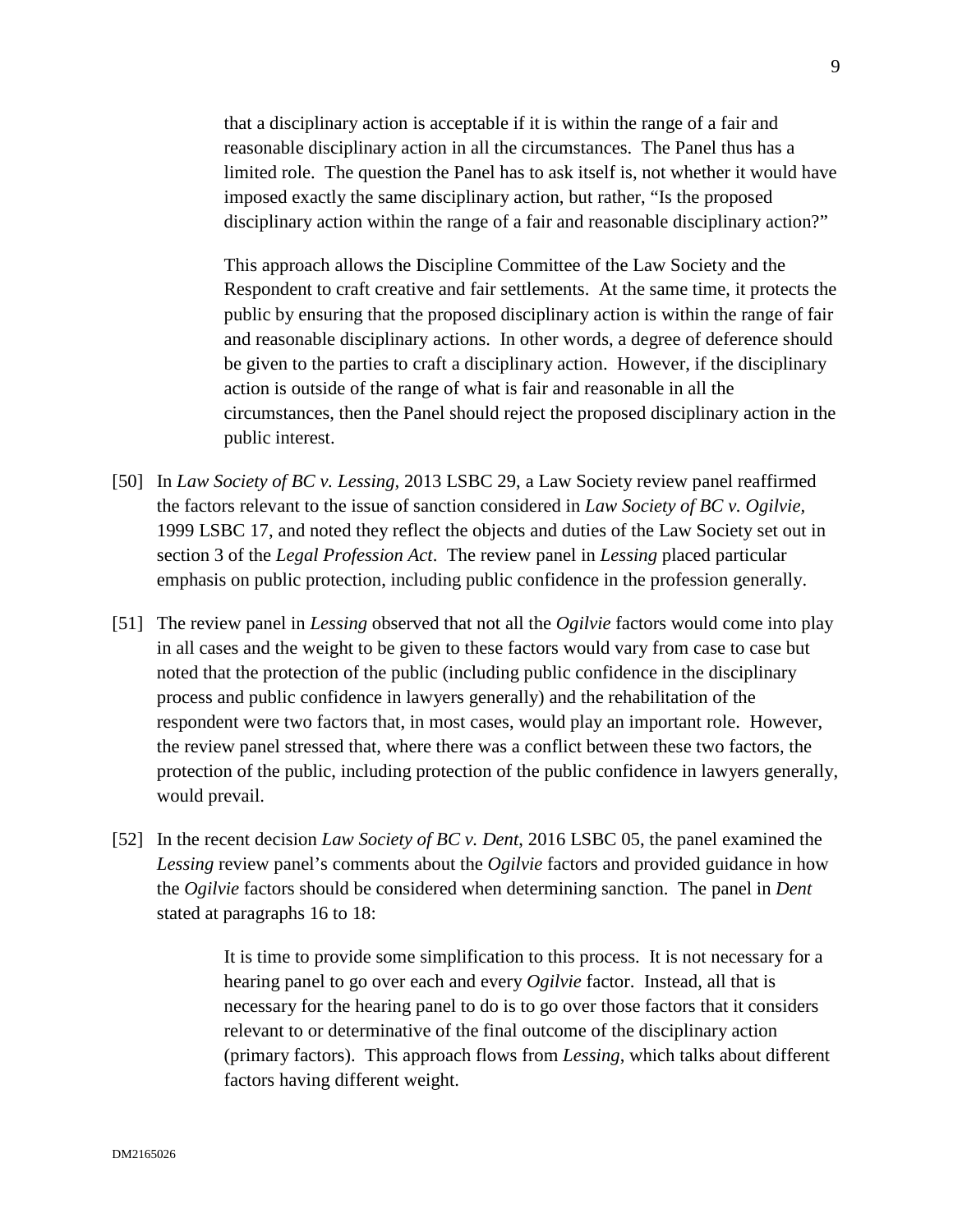There is an obligation on counsel appearing before the hearing panel to point out to the panel those factors that are primary and those factors that play a secondary role. Secondary factors need to be mentioned in the reasons, if those secondary factors tip the scales one way or the other. However, in most cases, the panel will determine the appropriate disciplinary action on the basis of the primary factors without recourse to the secondary factors.

In addition, it is time to consolidate the *Ogilvie* factors, ("consolidated *Ogilvie* factors"). It is also important to remember that the *Ogilvie* factors are nonexhaustive in nature. Their scope is only limited by the possible frailties that a lawyer may exhibit and the ability of counsel to put an imaginative spin on it.

- [53] Taking into consideration the comments of the panel in *Dent*, in applying the principles set out in *Ogilvie* and *Lessing*, the Law Society and the Respondent agree that the application of the principles set out in those cases supports the proposition that the factors and considerations most relevant in the circumstances of this case are as follows:
	- a) the nature and gravity of the misconduct;
	- b) the Respondent's professional conduct record ("PCR") and consideration of progressive discipline;
	- c) the presence or absence of mitigating or aggravating factors (other than PCR); and
	- d) the range of sanctions imposed in prior similar relevant cases.

This Panel accepts these as the relevant considerations in this matter.

## **Nature and Gravity of the Misconduct**

[54] The misconduct admitted in this case is serious. A delay of five years to resolve taxable costs and disbursements is egregious. It is noted, however, there are no elements of dishonesty associated with the delay, such as misleading the client about the status of the matter, nor is the allegation that the Respondent failed to take *any* steps over the course of five years. Ultimately, the Respondent did achieve a successful outcome for the Complainant. Despite this, the Respondent's failure to respond to the Complainant and the Respondent's delay of five years in resolving the issue of costs is an aggravating factor.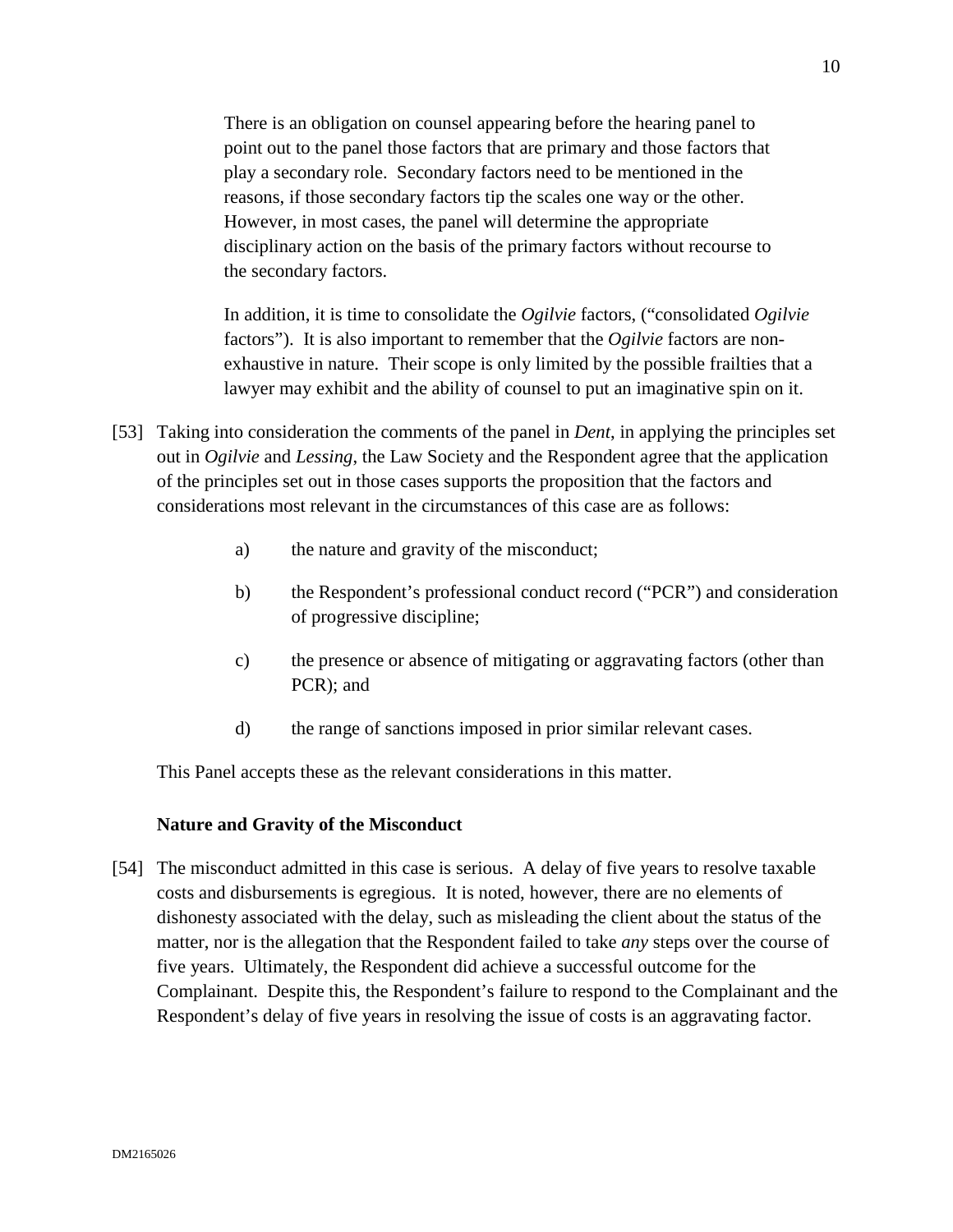## **The Respondent's PCR and Progressive Discipline**

[55] The Respondent has practised law in British Columbia since 1986. The Respondent has no PCR in a practice spanning approximately 32 years. This is a mitigating factor.

# **Presence or Absence of Other Mitigating or Aggravating Factors**

- [56] Other aggravating factors in this matter include the stated emotional impact on the Complainant resulting from the delay and lack of communication, and the fact that the Complainant was deprived of the financial benefit of the Costs Award for five years as a result of the Respondent's delay.
- [57] In addition to the absence of a PCR, other mitigating factors in the matter include:
	- a) The Respondent has admitted all of the facts underlying allegations (a), (d) and (e) of the Citation and has acknowledged the misconduct, both at the investigation stage and early in the discipline process;
	- b) The Respondent did ultimately resolve the costs issue, obtaining a favourable result for the Complainant. In addition, the Respondent has taken proactive steps to ensure that similar mistakes do not occur in the future, including taking courses on dealing with procrastination, reading books about the topic, and engaging with programs to address this difficulty. There is, therefore, a good possibility of remediation; and
	- c) The Citation represents one allegation (with sub-allegations) in relation to one matter, and there is no evidence that this is a repeated pattern of conduct in the Respondent's practice.
- [58] A further mitigating factor that deserves particular consideration is the Respondent's annual income. The Respondent does not have a particularly profitable practice, and given the Respondent's financial circumstances, the parties submit that the impact of even a small fine will be significant.

## **Range of Sanctions in Prior Similar Cases**

[59] In considering this factor, this Panel has to be mindful of its obligations under Rule 4-30, which limits its authority to accepting or rejecting the proposed sanction. It is not open to the Panel to vary the penalty to which the parties have agreed. The Panel must, therefore, consider whether the proposed penalty is within the range of sanctions in prior similar relevant cases and, accordingly, whether it should be accepted or rejected on that basis.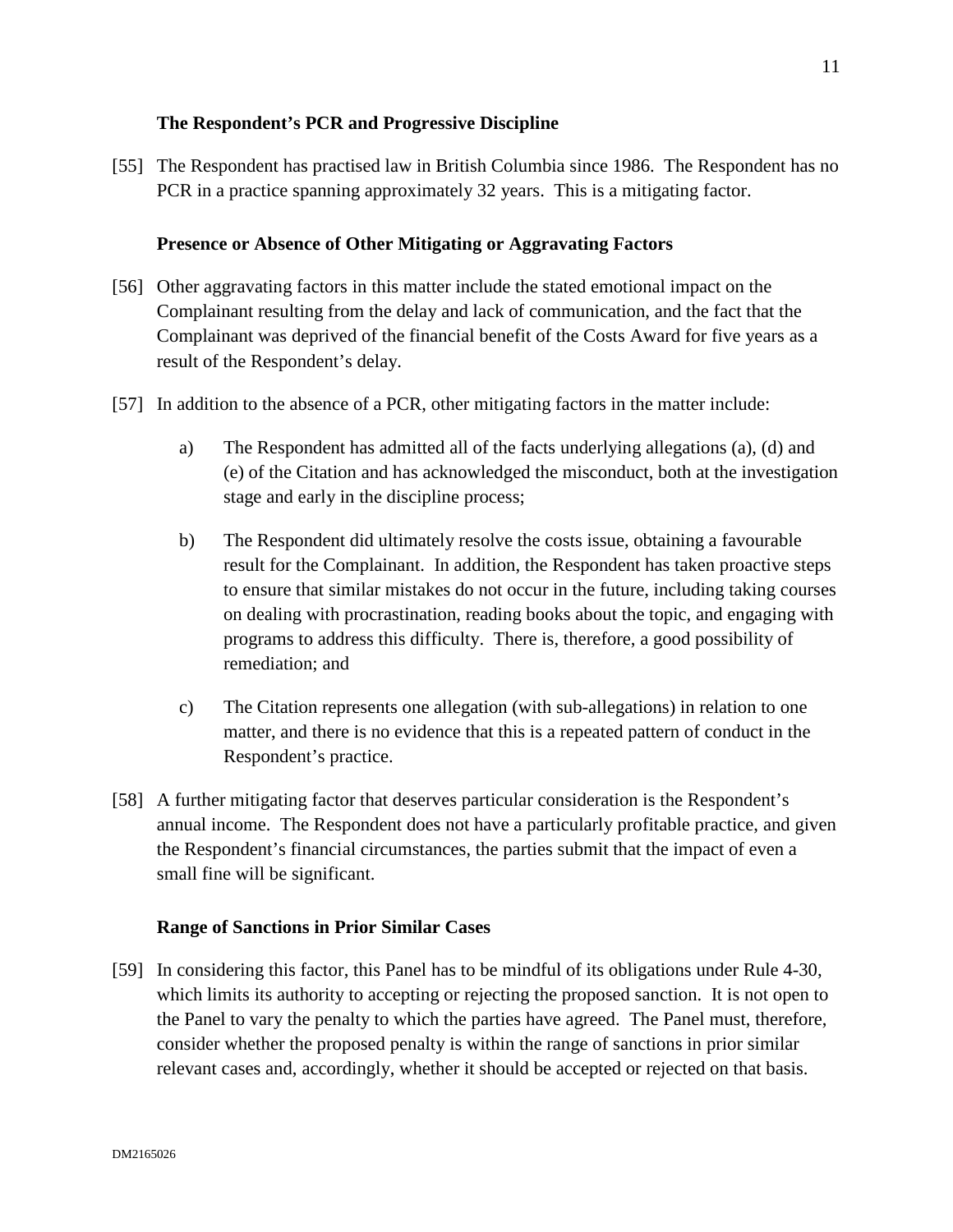- [60] Similar relevant cases have attracted fines in the ranges of \$1,000 to \$3,000 and \$4,500 to \$7,500. Generally, lawyers who received fines in the \$4,500 to \$7,500 range all had PCRs or more aggravating factors than in the Respondent's case, while those with fines in the \$1,000 to \$3,000 range had much less delay than in the Respondent's case. The parties agree that the following cases represent the relevant cases applicable to the Respondent's circumstances and provide the appropriate range within which to consider the submission on penalty.
- [61] The panel in *Law Society of BC v. Plested*, 2007 LSBC 45, ordered a \$1,000 fine and a referral to the Practice Standards Committee in a case where, in a real estate transaction, the lawyer failed to reply to client communications, failed to keep his client reasonably informed, and delayed for approximately one year in providing a final report and satisfactory mortgage documentation to his client. The panel also found that he failed to reply to the Law Society on numerous occasions and noted his PCR of a previous conduct review for failing to deal with a client's matter promptly and failing to respond to the client. The lawyer was called in 1974 and practised as a sole practitioner. The panel considered the lawyer's modest annual income of \$30,000 to \$40,000 when determining the appropriate fine.
- [62] In *Law Society of BC v. Wesley*, 2016 LSBC 07, the lawyer failed to enter an order for approximately a year and a half and failed to advise the client concerning the risks of not entering the order. The failure to enter the order caused financial prejudice to the client as it enabled the father to stop paying child support, prevented the client from enforcing the order through the Family Maintenance Enforcement Program, and other matters. The lawyer practised primarily as a family lawyer for 33 years, and her PCR consisted of one referral to the Practice Standards Committee. Again, the panel considered the lawyer's income in determining the appropriate fine of \$3,000.
- [63] The panel in *Law Society of BC v. Chiasson*, 2014 LSBC 32, imposed a fine of \$4,500 on a lawyer who failed to take any substantive steps to advance his client's personal injury claim for approximately 18 months, failed to respond to the client during that time, negotiated and accepted a settlement from ICBC on the client's behalf after being fired by the client, and took a greater percentage of fees from the settlement than had been agreed in his retainer agreement and under the *Act*. The lawyer's PCR consisted of a conduct review and referral to the Practice Standards Committee.
- [64] In *Law Society of BC v. McLellan*, 2011 LSBC 23, the lawyer, having formed the opinion that his client's case was not worth pursuing but had not informed his client of this opinion, took few steps for six years on the client's case, notwithstanding his client's inquiries. The panel imposed a fine of \$5,000. The lawyer's PCR consisted of two conduct reviews and a previous, proven citation resulting in a fine of \$3,000.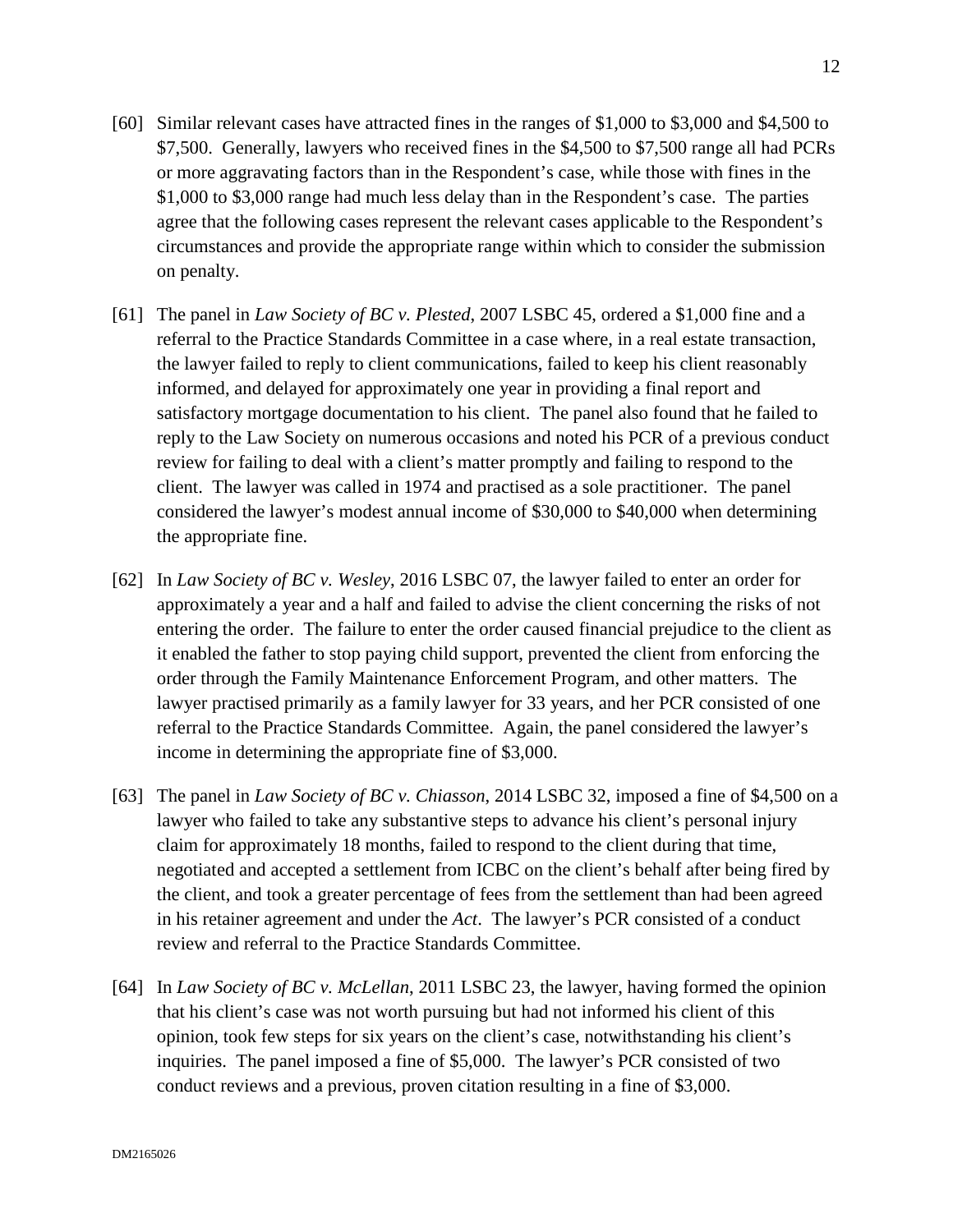- [65] The panel in *Law Society of BC v. Menkes*, 2016 LSBC 24, imposed a fine of \$7,500 on a lawyer who delayed for approximately four years in taking steps to advance the client's claim, failed to respond to communications from the client and failed to take steps he told the client he would take. The lawyer never served the claim that he filed on his client's behalf, and the client had to retain new counsel due to her potential claim against the lawyer. The lawyer's PCR consisted of three conduct reviews and a referral to the Practice Standards Committee.
- [66] Finally, in *Law Society of BC v. Hart*, 2014 LSBC 17, a fine of \$7,500 was considered appropriate where, in a relatively straightforward matrimonial matter, the lawyer took almost three years to resolve a claim that could have concluded within a third of that time. The lawyer also failed to respond to communications from the client, and the lawyer's conduct impacted the client both financially and emotionally. The lawyer had an extensive PCR, consisting of three prior citations, three conduct reviews and a referral to the Practice Standards Committee.
- [67] In the instant case, the length of the delay, coupled with the failure to respond to the Complainant, and the emotional impact on the Complainant would suggest an appropriate range of penalty between \$3,000 and \$5,000. A five-year delay would suggest the penalty imposed should lie in the upper limit of this range.
- [68] In the particular facts of this Respondent's limited income, however, the Panel takes note of the findings in *Plested* and *Wesley* that a lawyer's minimal annual income may be taken as a mitigating factor when considering the appropriate penalty to impose.
- [69] The Panel notes, and agrees with, the Law Society's submission that, but for the Respondent's financial circumstances, a fine below \$5,000 would not have been recommended. The Panel concurs with this assessment and in this specific situation, finds that a lower fine is acceptable.
- [70] Additionally, the Panel takes note of the mitigating factors of the Respondent's lack of a PCR and the steps he has already taken to remediate and address the issues that led to the delay.
- [71] Accordingly, on the basis of the foregoing, this Panel accepts and confirms the proposed disciplinary action of a \$3,000 fine.

# **CONCLUSION**

[72] The proposed sanction of a \$3,000 fine is within the range of sanctions ordered in prior, similar cases and is an appropriate sanction in light of the Respondent's financial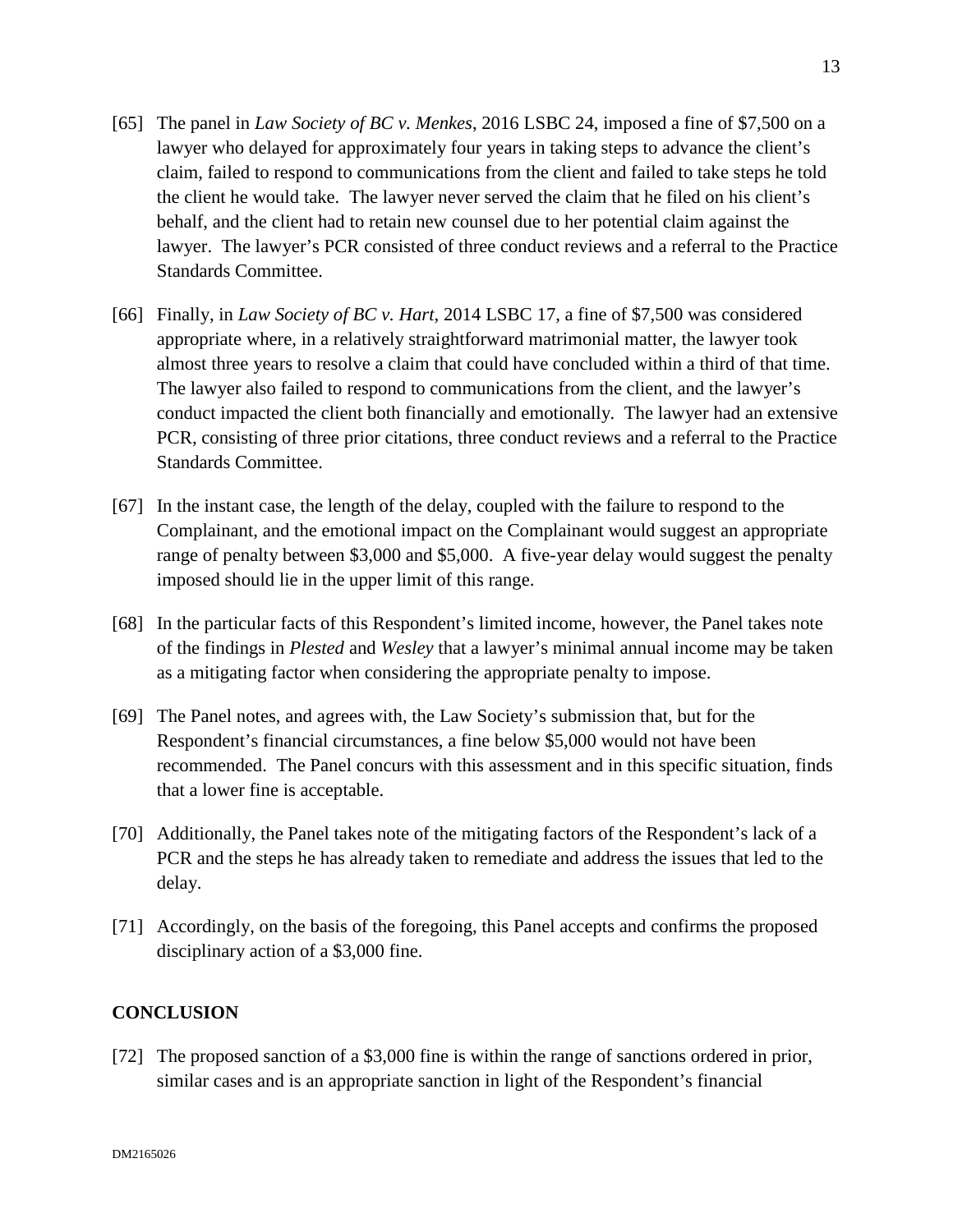circumstances, his PCR, the seriousness of the misconduct and all of the circumstances of this case.

# **ORDER TO PROTECT CONFIDENTIAL AND PRIVILEGED INFORMATION**

- [73] The Law Society made an application pursuant to Rule 5-8(2) for a "non-disclosure order" such that information protected by client confidentiality and solicitor-client privilege in any exhibit filed in these proceedings and in the transcript of the proceedings must be redacted if any person other than a party seeks to obtain a copy.
- [74] The Respondent also requested that information concerning the financial aspects of his law practice and his annual income be kept confidential. The Law Society does not oppose this request.
- [75] Openness and transparency are an important part of these disciplinary proceedings. Rule 5-8(1) provides that every hearing is open to the public. Rule 5-9 permits any person to obtain a transcript of the hearing or a copy of an exhibit entered during a public portion of a hearing.
- [76] However, the Rules also recognize that there may be legitimate reasons to restrict public access to a hearing or to exhibits filed at a public hearing. For example, a person's ability to obtain a copy of an exhibit is expressly subject to solicitor-client privilege. Rule 5-8(2) permits a panel to make an order that specific information not be disclosed in order to "protect the interests of any person."
- [77] In this case, the evidence of the events giving rise to the Citation and the evidence filed in this hearing include information that is subject to solicitor client privilege.
- [78] In our view, the interest of the Complainant and other third parties in maintaining the confidentiality of the information given in evidence outweighs the public interest in that information being disclosed on request.
- [79] With respect to information relating to the Respondent's financial circumstances and annual income, the Law Society raised the case of *Law Society of BC v. Kirkhope*, 2013 LSBC 35, where, as here, the respondent provided information about the financial aspects of his law practice. In considering the lawyer's request that such information not be disclosed, the panel stated at paragraph 22 that "we are of the view that financial information with respect to the Respondent's income and law practice need not be disclosed to the public in order to carry out the mandate of the Law Society." This Panel concurs with that conclusion.
- [80] Accordingly, pursuant to the discretion afforded by Rule 5-8(2), we have ordered that: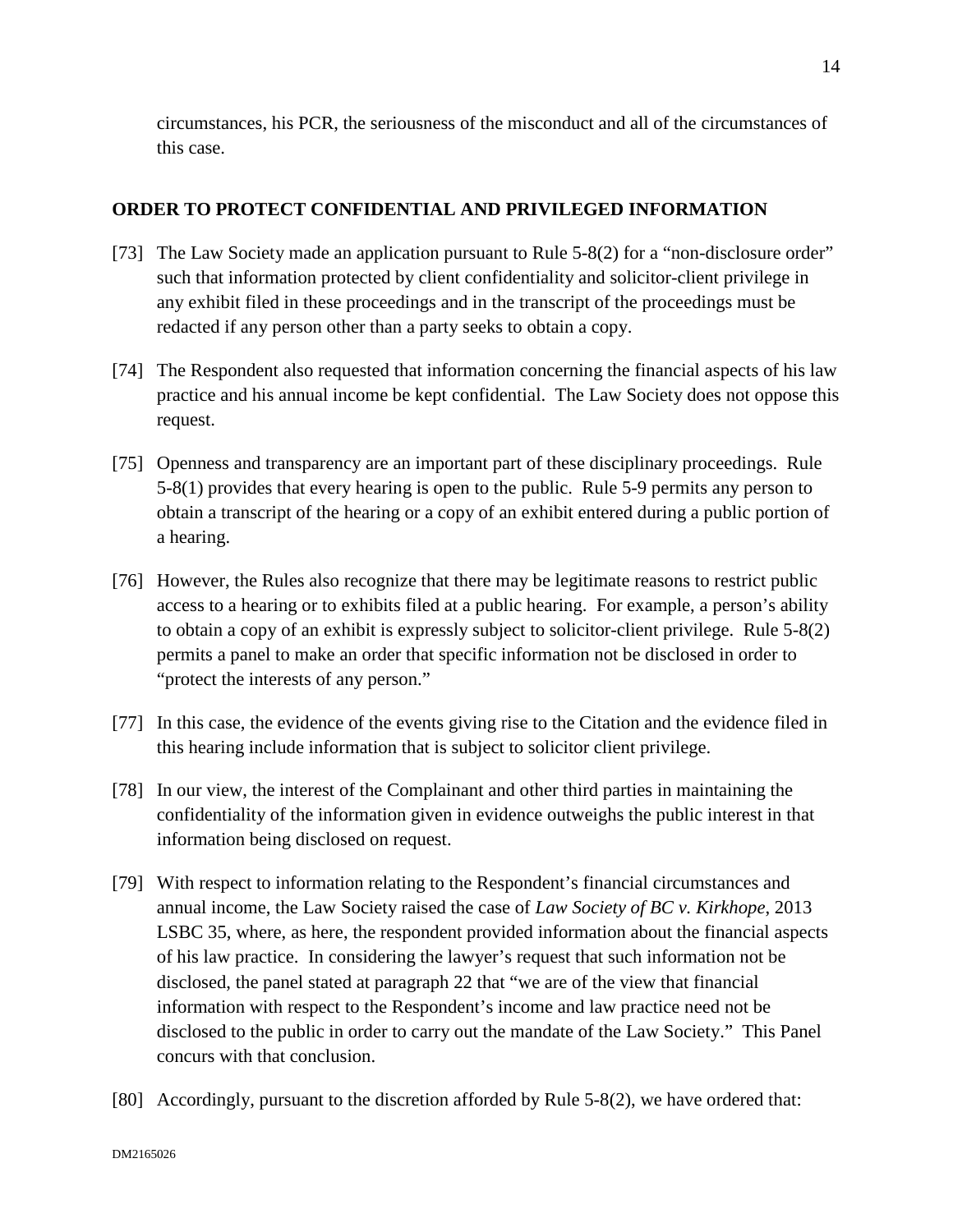- a) If any person, other than a party, seeks to obtain a copy of any exhibit filed in these proceedings, client names and identifying information, any information protected by solicitor-client privilege, and any financial information with respect to the Respondent's income and law practice, shall be redacted from the exhibit before it is disclosed to that person; and
- b) If any person, other than a party, applies for a copy of the transcript of these proceedings, client names and identifying information, any information protected by solicitor-client privilege, and any financial information with respect to the Respondent's income and law practice, shall be redacted from the transcript before it is disclosed to that person.

#### **COSTS**

- [81] The authority to order costs is derived from section 46 of the *Legal Profession Act* and Rule 5-11 of the Law Society Rules 2015. The rule provides, in part:
	- (3) Subject to subrule (4), the panel or review board must have regard to the tariff of costs in Schedule 4 to these Rules in calculating the costs payable by an applicant, a respondent or the Society.
	- (4) A panel or review board may order that the Society, an applicant or a respondent recover no costs or costs in an amount other than that permitted by the tariff in Schedule 4 if, in the judgment of the panel or review board, it is reasonable and appropriate to so order.
	- (5) The cost of disbursements that are reasonably incurred may be added to costs payable under this Rule.
	- (6) In the tariff in Schedule 4,
		- (a) one day of hearing includes a day in which the hearing or proceeding takes 2 and one-half hours or more, and
		- (b) for a day that includes less than 2 and one-half hours of hearing, one-half the number of units applies.
- [82] Hearing panels are required to consider the tariff when calculating costs, and the costs calculated under the tariff *are to be awarded* unless, under Rule 5-11(4), a panel determines it is reasonable and appropriate to award no costs or costs in an amount other than that permitted by the tariff. The tariff not only gives guidance to hearing panels on